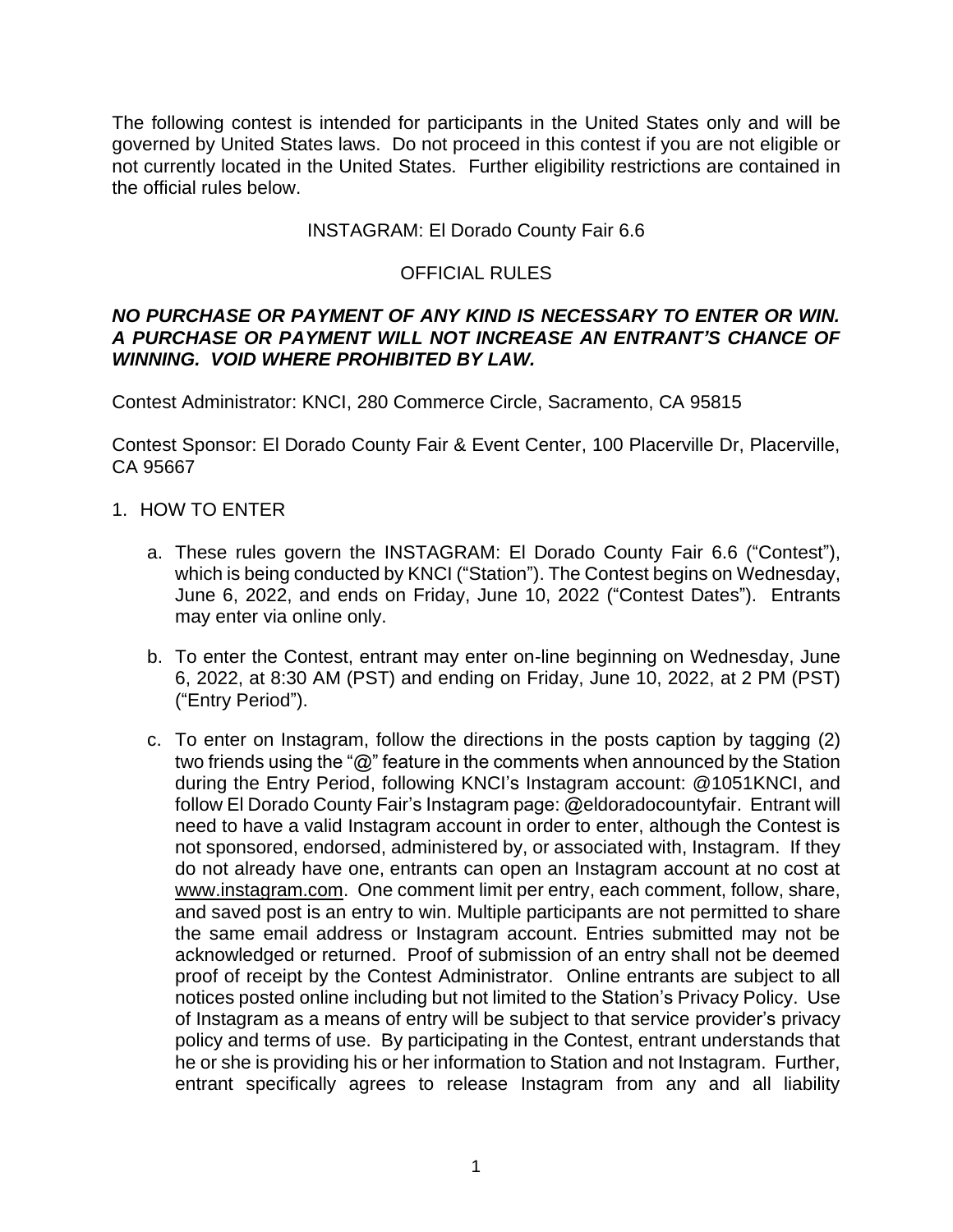associated with this Contest. The Contest is in no way sponsored, endorsed, or administered by, or associated with, Instagram.

- d. Due to delays in the online streaming of the Station's broadcast signal, listeners to the online stream may not be able to participate in, or may be disadvantaged in participating in, the Contest. Entrants should not rely on streamed broadcasts and are encouraged to listen to the Station on-air versus online. The Station is not responsible for any disadvantages or losses that result from online streaming delays of any nature, nor is station otherwise responsible for any delays in online streaming.
- e. Entrants may be provided with an opportunity to opt-in for membership/participation as part of the entry process, but membership/participation is not required to enter the contest.
- f. Only one (1) entry per person is permitted regardless of the method of entry. There will be up to a total of five (5) winner(s) selected in the Contest.
- g. All online entries must be received by the end of the Entry Period.

# 2. ELIGIBILITY RESTRICTIONS

- a. The Contest is open to all persons who are legal U.S. residents of the state of California, eighteen (18) years of age or older, and who reside in the Sacramento Metropolitan area as defined by Nielsen; this includes Yolo, Sacramento, Sutter, Nevada, Placer, and El Dorado Counties. Void where prohibited or restricted by law.
- b. The following individuals are NOT eligible to enter Station contests at any time, even if such individuals meet the age and residency requirements above: (1) Any employees (i.e., full-time, part-time and/or temporary employees) of the Station, Bonneville International Corporation, other area radio stations, Contest Sponsor, of any advertising and promotion agencies, and/or of the respective parent entities, subsidiaries, affiliated companies of each; (2) Any immediate family members of such employees, including without limitation current and/or exspouses, parents, grandparents, children, grandchildren, siblings, in-laws, and/or steps in any of the foregoing categories; and (3) Any other individual legally residing in the same household (i.e., at the same address) of such employees, including without limitation roommates, housemates, significant others, and partners.
- c. Unless the Station otherwise specifies, persons who have previously won a prize (cash, services, merchandise) from a contest or Station event from any of the Bonneville International Radio Stations are subject to the following restrictions: Persons who have won a prize valued up to \$100 in the thirty (30) days prior to entering the current contest are not eligible to participate. Persons who have won a prize valued between \$101 and \$499 in the ninety (90) days prior to entering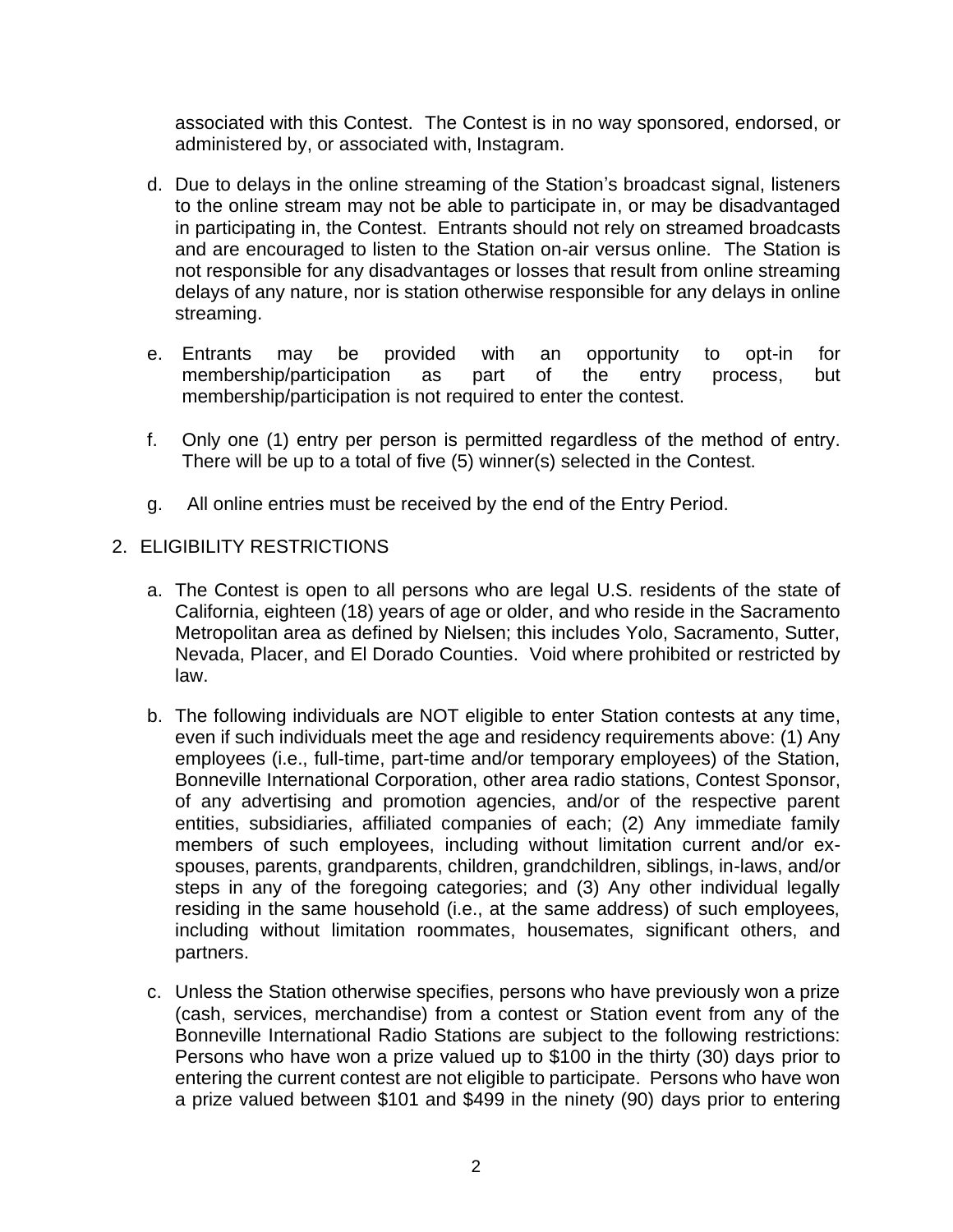the current contest are not eligible to participate. Persons who have won a prize valued between \$500 and \$999 in the six (6) months prior to entering the current contest are not eligible to participate. Persons who have won a prize valued at \$1,000 or more in the twelve (12) months prior to entering the current contest are not eligible to participate. These restrictions also apply to immediate household members of contest or prize winners.

- d. To claim a prize, the winner(s) must provide valid government-issued photo identification and provide their complete address, email address, date of birth and phone number, and Social Security Number.
- e. Entrants are required to provide truthful information and the Station will reject and delete any entry that it discovers to be false or fraudulent. The Station will disqualify any entrant who does not meet the eligibility requirements and will also delete any entry as required by law.
- f. This Contest is subject to all applicable federal, state, and local laws and regulations. By participating, entrant agrees to comply with these Official Rules and the decisions of the Station, which are final and binding in all respects.

# 3. PRIZES

- a. Four (4) prizes will be awarded. Each prize consists of one (1) ticket for the winner and three (3) tickets for their guests to the El Dorado County Fair at El Dorado County Fair & Event Center [100 Placerville Dr, Placerville, CA 95667] on July 16 – 19, 2022. The Approximate Retail Value ("ARV") of the prize(s) is \$58. Transportation costs are excluded in the given price. The winner(s) will be solely responsible for all taxes and all other fees and expenses not specified herein associated with the receipt and use of the prize(s). The prize is valid only on the date(s) printed on the prize, and they are not refundable or transferable, may not be sold to a third party, and may not be substituted or exchanged for cash or credit at any time, nor will they be replaced if lost or stolen. If a prize-related event is unable to take place as scheduled, for reasons such as cancellation, preemption, postponement or unavailability, including for weather, or for any reason beyond the control of the Station or Contest Administrator or Sponsor, their sole responsibility to the winner(s) will be to award the remaining available elements of the prize(s) and no substitution or compensation will be provided for the unawarded elements of the prize(s). The Station, in its sole discretion, reserves the right to deny entry to or to remove the winner(s) and/or guest(s) if either engages in disruptive behavior or in a manner with intent to annoy, abuse, threaten or harass any other person at the prize related event(s).
- b. One (1) grand prize(s) will be awarded in the Contest. The grand prize consists of the following: Father's Day Package: Only valid on Sunday, June 19, 2022, happening from 12PM-10PM. (Includes Father's Day T-shirt, one (1) general admission ticket, one (1) youth admission ticket, & one (1) unlimited ride wristband. Fathers wearing this year's Father's Day t-shirt get in free on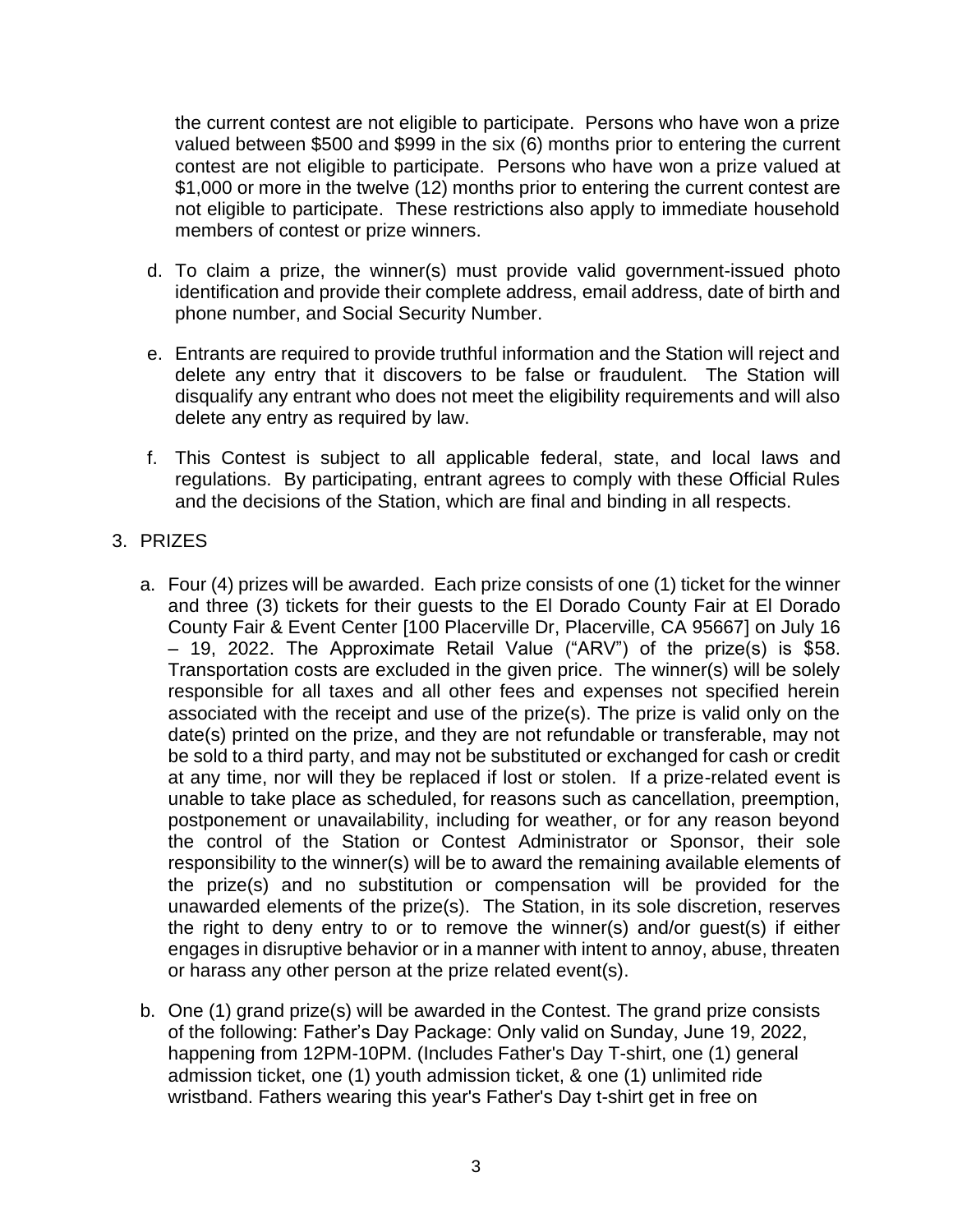Sunday!). The ARV of the grand prize is \$94. Transportation costs are excluded in the given price. Any difference between stated value and actual value will not be awarded. Certain restrictions may apply and is subject to hotel availability. Advanced reservations are required. The winner's guests must be either eighteen (18) years of age or older or must be accompanied by a parent/legal guardian who is eighteen (18) years of age or older. Any difference between stated value and actual value will not be awarded. Prize(s) is subject to availability. All other costs not specifically stated herein, including but not limited to those of, taxes, meals, and tips, are the responsibility of the winner(s). If applicable, the winner may be required to present a valid credit card upon hotel check in to cover any incidental expenses incurred during the winner's stay. The winner(s) and guest(s) must sign an IRS Form W-9, affidavit of acceptance, eligibility, liability, publicity release, and if applicable, Contest Sponsor liability release forms. If a prize-related event is unable to take place as scheduled, for reasons such as cancellation, preemption, postponement, or unavailability, including for weather, or for any reason beyond the control of the Contest Administrator or Sponsor, their sole responsibility to the winner(s) will be to award the remaining available elements of the prize(s) and no substitution or compensation will be provided for the unawarded elements of the prize(s). Tickets are not refundable or transferable and may not be substituted or exchanged for cash or credit at any time, nor will tickets be replaced if lost or stolen. Tickets may not be sold to a third party.

- c. All sales, prizes and other taxes, gratuities and any other incidentals associated with the prizes are the sole responsibility of the prizewinner(s). Prizes are not transferable or exchangeable and may not be substituted, except by sponsors for reasons of unavailability, in which case, a prize of equal or greater value will be awarded. The Station assumes no responsibility or liability for damages, loss, or injury resulting from acceptance or use of the prize. The Station is not responsible for replacing prizes that have been awarded in the event of show/prize cancellations as a result of weather, promoter, or performer actions. The Station reserves the right, in its sole discretion, to cancel or suspend the Contest should a virus, bug, computer, or other problem beyond the control of the Station corrupt the administration, security, or proper execution of the Contest, or the Internet portion of the Contest. Decisions of the Station are final.
- d. If due to a printing, production or other error, more prizes are claimed than are intended to be awarded for any prize level, the intended prizes will be awarded in a random drawing from among all verified and validated prize claims received for that prize level. In no event will more than the stated number of prizes be awarded.
- e. All prizes are awarded "as is" and the station does not make (and is not responsible for) any representations, guarantees, or warranties of any kind, express or implied, in fact or in law, relating to any prize (including, without limitation, any implied warranty of merchantability or fitness for a particular purpose), and all such warranties are hereby disclaimed.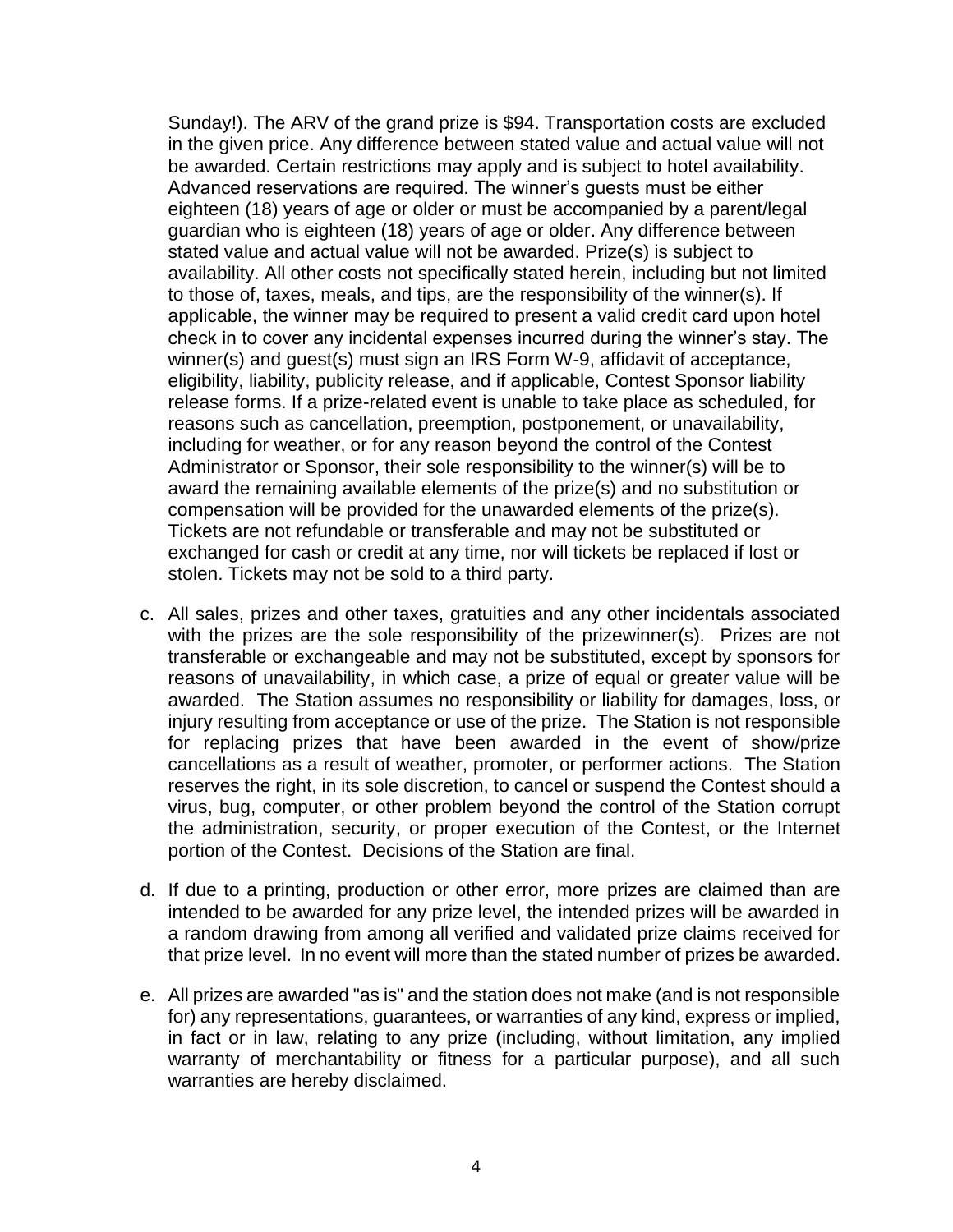#### 4. WINNER SELECTION AND NOTIFICATION

- a. Decisions of the Station management with respect to the Contest are final.
- b. Five (5) prizewinners will be selected in the Contest during the following periods of time ("Drawing Periods"):
	- Five (5) prizewinners will be selected on Friday, June 10, 2022, at approximately 3 PM PST in a random drawing of all eligible online entries received between 8:30 AM PST on Monday, June 6, 2022, and 2 PM on Friday, June 10, 2022.
- c. Odds of winning depend upon the number and order of eligible online entries received during the applicable Drawing Period.
- d. Entries are specific to each designated Drawing Period and will not be included in subsequent drawings.
- e. Winners must listen to the Station to win but do not need to be present to win. All prizes must be picked up or claimed within THIRTY (30) days of winning, as directed by the Station, including in-person, if public health conditions permit, at the office of the Station located at 280 Commerce Circle, Sacramento 95815 between regular business hours of 8:30 a.m.PST 5:30 p.m. PST, Monday through Friday. If public health conditions do not permit a Winner to claim the prize in person within THIRTY (30) days, the Station will coordinate with the Winner to confirm Winner's identity remotely and to deliver the prize by mail or other means of delivery. If a Winner has a prize shipped, the Winner will be required to sign a release that the Station and any Released Parties (defined below) are not responsibility if the prize is late, lost, stolen, misdirected, undeliverable, or damaged during shipping. In such cases, there is no purchase necessary to enter or win, except for reasonable postage and handling fees the amount of which shall not exceed \$1.50 plus the actual cost of postage to ship the prize.
- f. Potential winner(s) will be notified of winning by telephone at the time of the drawing. Prize(s) will be awarded only upon confirmation of eligibility and completion of all requisite releases. Upon notification or notification attempt, the potential winner(s) will be required to respond to such notification attempt and must execute and return, along with the guest(s) of the winner(s), an IRS Form W-9, affidavit of acceptance, eligibility, liability, publicity release, and if applicable, Contest Sponsor liability release forms within thirty (30) days of such notification or notification attempt or prize(s) will be forfeited. If a winner has not reached the age of majority in his/her state of residence, the prize(s) will be awarded in the name of his/her parent or legal guardian. If a potential winner(s) is deemed ineligible for any reason, cannot be contacted, fails to sign and return the fully executed affidavit of eligibility and/or liability/publicity release within the required time period, or if a prize or prize notification is returned as undeliverable, the potential winner forfeits the prize(s). The Station or Contest Administrator or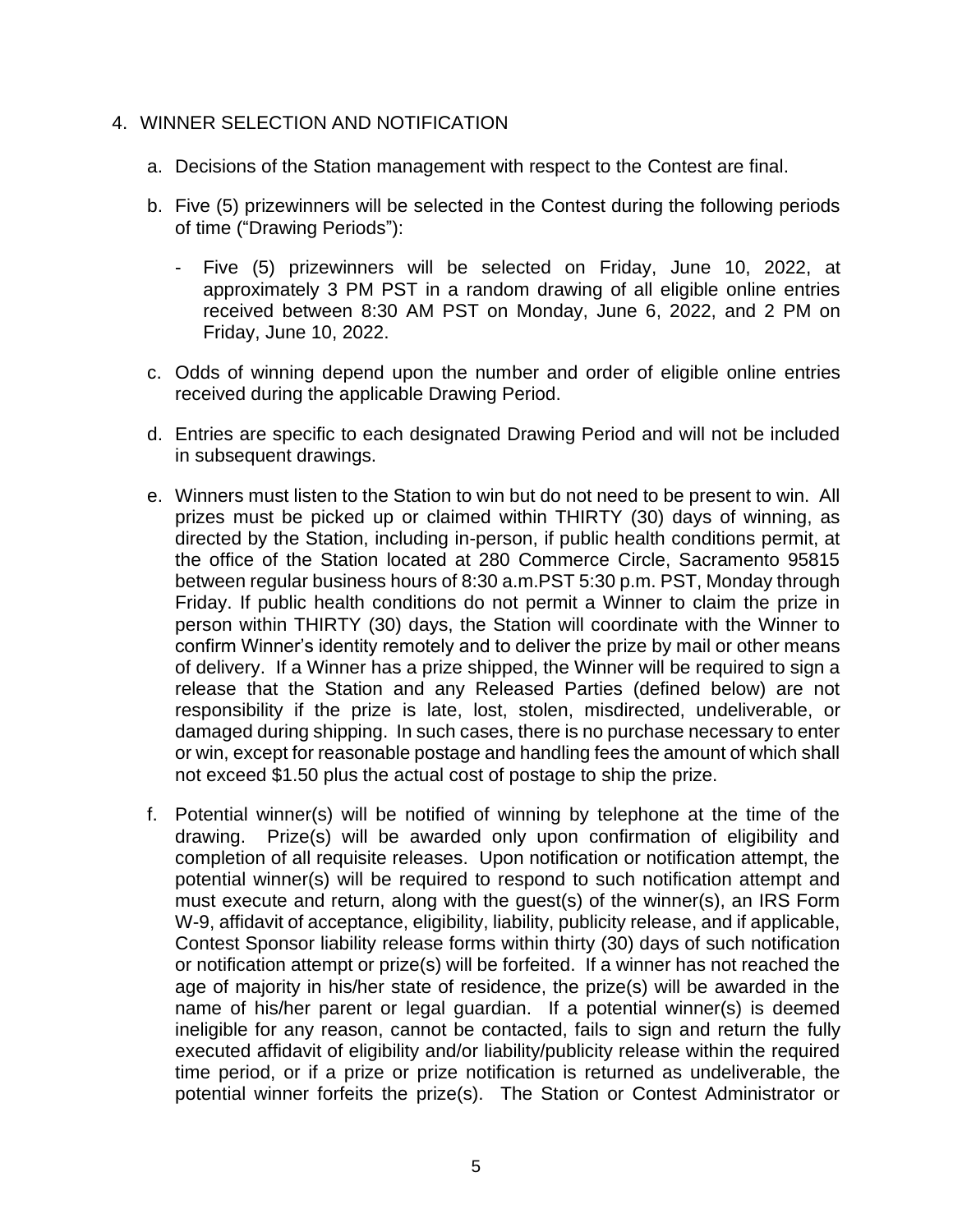Sponsor is not responsible for any changes in an entrant or winner's email address, phone number, mailing address or other contact information.

### 5. CONDITIONS

- a. Effective immediately, KNCI Promotions Department is temporarily closed for prize pick up until further notice to limit the spread of COVID-19. Please check back to this page and keep tuning into KNCI for further updates, and follow our social media accounts on Twitter, Facebook, and Instagram for the latest.
- b. Any attempt by any entrant to obtain more than the stated number of entries by using multiple/different email addresses, identities, registrations and logins or any other methods may void that entrant's entries and that entrant may be disqualified. The use of any device to automate multiple entries is prohibited. Any use of robotic, repetitive, automatic, programmed, or similar entry methods or agents (including, but not limited to, promotion entry services or proxies) will void all entries by that entrant at the Station's discretion. The Station's or its Contest Administrator's computer or telephone system is the official time keeping device for this Contest. In the event of a dispute, online entries will be deemed to have been submitted by the Authorized Account Holder. The "Authorized Account Holder" is the natural person who (i) is assigned to an email address by an internet access provider, online service provider, or other organization that is responsible for assigning email addresses for the domain associated with the submitted email address, or (ii) is assigned to the mobile telephone number by a telecommunications provider, or other organization that is responsible for assigning such numbers. The Station, in its sole discretion, reserves the right to disqualify any person who it believes is tampering with the entry process or the operation of the Contest. Failure to comply with the rules of the Contest may result in an entrant's disqualification and/or forfeiture of any prize or prizes. If the Station makes a good-faith determination that an entrant has cheated or committed fraudulent activity in connection with a Contest, the Station may disqualify that entrant from entering and/or winning this and any or all future Station-administered contests and seek damages to the fullest extent permitted by law.
- c. The Station reserves the right to modify these rules for clarification or equitable purposes without materially affecting the terms and conditions of the Contest, including, without limitation, the substitution of a prize(s) of equivalent value, which will become effective upon announcement. To the extent the Station makes material changes to the terms and conditions of the Contest, any such material changes will be broadcast on the Station and/or posted on its website: KNCIFM.com within twenty-four (24) hours of the change and periodically thereafter. If due to circumstances beyond the control of the Station, any competition or prize-related event or travel is delayed, rescheduled, postponed, or cancelled, the Station reserves the right, but does not have the obligation, to cancel, terminate, suspend, or modify the Contest and shall not be required to award a substitute prize(s). If any provision of these Official Rules is irrevocably inconsistent with any provision set forth on the Contest webpage, then the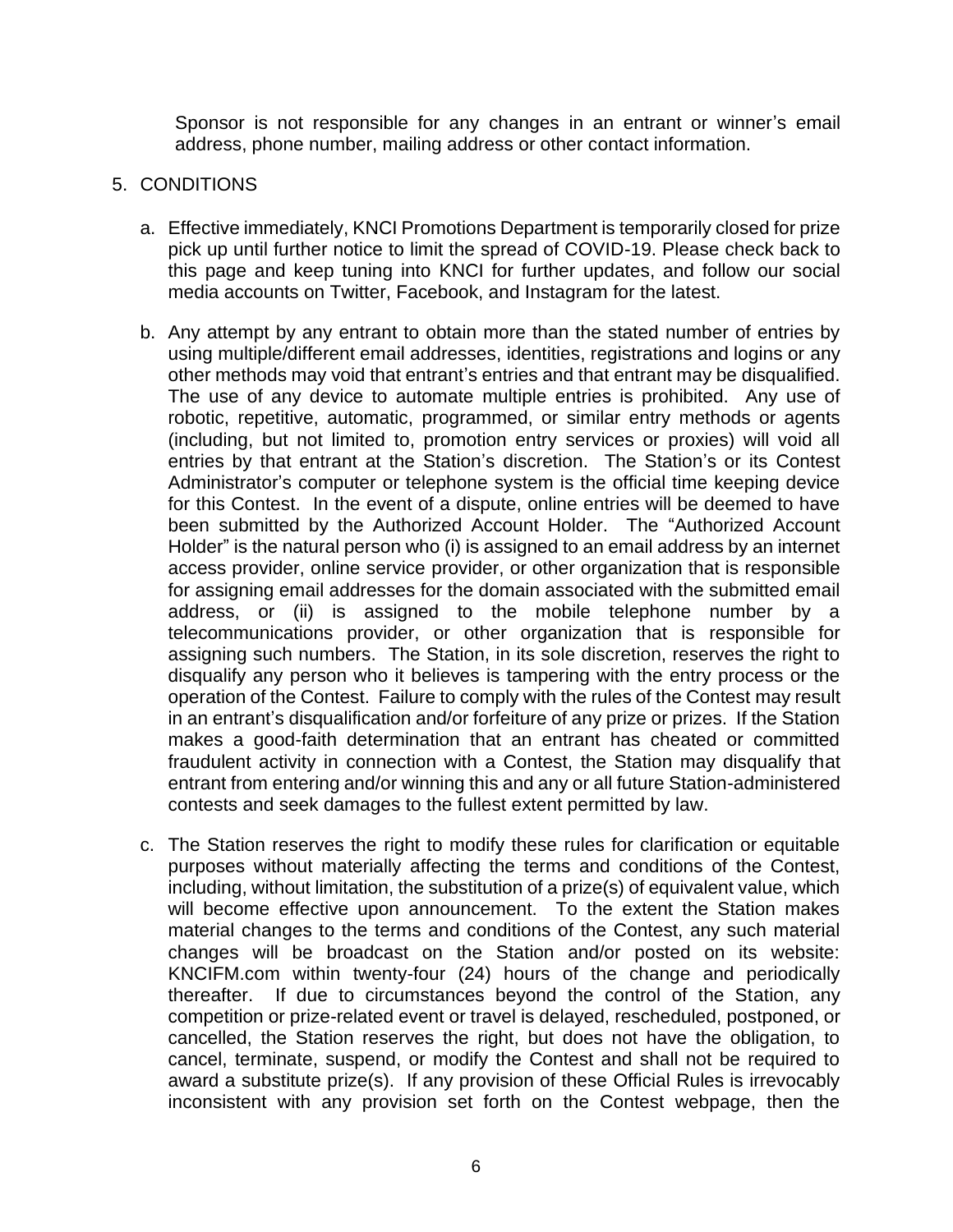provision of these Official Rules will prevail but solely to the extent of the inconsistency.

- d. Calling the Station regarding the Contest constitutes permission for the Station to tape the caller's voice and use it on the air. All telephone calls during the Contest may be taped without further permission from the caller. By entering the Contest and/or acceptance of prize(s), all entrants consent to the use of their name, photograph, likeness, biography, voice, video, entry materials, prize information (if any), or any statements made for trade, publicity, advertising, or promotional purposes, in any and all media, now known or hereafter devised, including online announcements, without limitation and without compensation, except where prohibited by law.
- e. Each winner will be required to produce identification satisfactory to the Station. For example, winner(s) will be required to sign an IRS Form W-9, affidavit of eligibility and release, including a publicity release, as prepared by the Station prior to receiving their prize. Each winner will solely be responsible for any (federal, state, or local) taxes or fees that result from the receipt and/or use of their prize and may receive an IRS Form 1099-Misc for all prizes won from the Station in any calendar year where the aggregate value of all such prizes is \$600 or more. The Contest is void where prohibited by law. Failure to comply with the terms and conditions applicable to Contest entry, including without limitation submitting an incomplete or fraudulent entry, and/or failing to complete the entry process, will result in such Entry being disqualified from such Contest. Any individual(s) that is found to be, or suspected of, tampering with a Contest in any way, including without limitation by making a fraudulent entry, by engaging in any "deal-making" with or between other Contest entrants or third parties, by creating a public hazard, by cheating, by engaging in improper or illegal activity, by causing interference with or the destruction of property and/or utilized public safety resources will be disqualified from participating and/or winning any prize(s), as applicable, and may be banned from any future participation in any Contest as determined by Station at its sole discretion and on a case-by-case basis.
- f. Participation in a Contest and/or acceptance of prize(s) constitutes agreement by entrant and/or winner (and by winner's guest(s) if applicable) release, forever discharge, indemnify, and hold harmless Station, its affiliates, parents, assigns, successors, employees, participating Contest Sponsors, agents and all others connected with them and the Contest (the "Released Parties") from any and all liability, claims, actions, and damages sustained or incurred by participation in the said Contest, and the receipt and use of any prize(s) awarded (if any) through such Contest arising in any manner whatsoever, including but not limited to an act or omission, whether negligent, intentional or otherwise caused by Station, its affiliates, parents, assigns, successors, employees, sponsors, agents and all others connected with them and the Contest.
- g. The Released Parties are not responsible for (i) typographical or other errors in the printing, the offering, or the administration of the Contest or in the announcement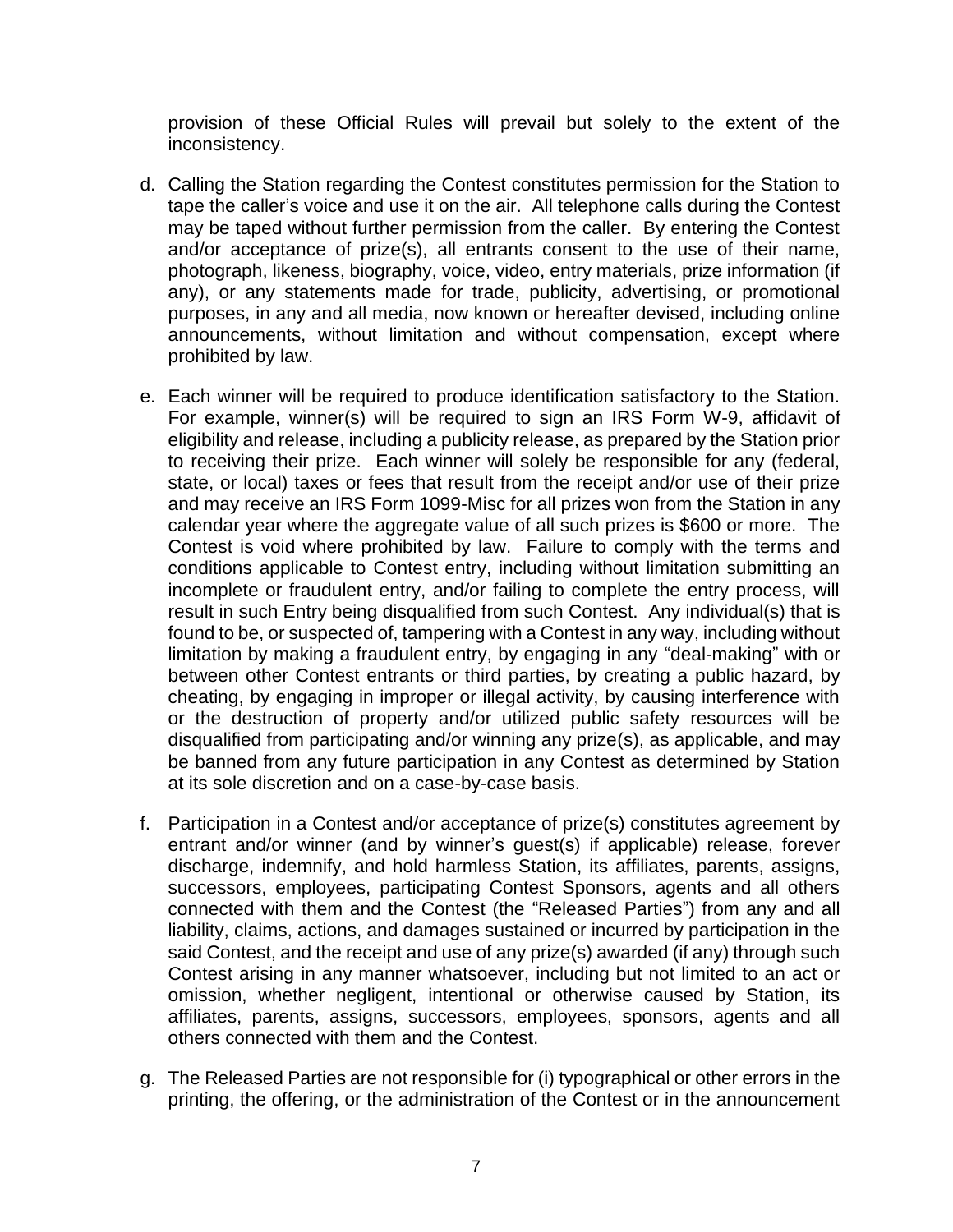of a prize; (ii) incorrect or inaccurate information, human error, failure, or omission; (iii) unauthorized human intervention; (iv) lost, stolen, mangled, misdirected, illegible, incomplete, or late entries; (v) entries not received due to difficulty accessing the internet, service outage or delays, computer difficulties, telephone service outages, delays, busy signals, poor signals or signal interference, accidental disconnection, equipment malfunctions, and any other technological failures; or (vi) any cancellations, delays, diversions, or substitutions or omissions by any transportation providers or any other persons or entities providing any services to Entrant(s) and/or winner(s) (and winner's guest(s) if applicable) including any results thereof such as changes in services or location necessitated by same. Further, the Released Parties are not responsible if any part of a Contest cannot be conducted and/or if a prize, either in whole or in part, cannot be awarded due to acts of God, acts of war, natural disasters, weather, acts of terrorism, or other factors beyond the Released Parties' control.

- h. Except where prohibited, by entering the Contest, each entrant agrees that: (1) any and all disputes, claims and causes of action arising out of or connected with this Contest or any prize(s) awarded shall be resolved individually, without resort to any form of class action, and exclusively by state or federal courts situated in Sacramento, CA; (2) any and all claims, judgments and awards shall be limited to actual out-of-pocket costs incurred, but in no event shall such costs include attorneys' fees; and (3) no punitive, incidental, special, consequential or other damages, including, without limitation, lost profits may be awarded (collectively, "Special Damages"), and (4) entrant hereby waives all rights to claim Special Damages and all rights to have any damages awarded multiplied or increased. Utah law governs the interpretation and construction of these Official Rules and all aspects related thereto.
- 6. PRIVACY
	- a. By participating in the Contest, entrant agrees to the Station's Terms of Use Agreement and to the use of entrant's personal information as described in the Privacy Policy located at: KNCIFM.com. In the event of conflict between the Station's Terms of Use Agreement and these Official Rules, the terms of these Official Rules shall apply. Any information that Twitter, Facebook, or Instagram collects through an entry in the Contest may be subject to Twitter's, Facebook's, or Instagram's own terms and policies.

### 7. WINNERS' LIST/COPY OF OFFICIAL RULES

a. Any violation of these rules may result in disqualification. Consistent with Section 1(e), only one (1) entry per person. Any attempt by any one or more entrants to obtain more than one entry by using the same email address, Twitter, Facebook, or Instagram account or similar registration method through any means including, without limitation, multiple/different email addresses, Twitter, Facebook, or Instagram accounts, identities, registrations, logins, or other methods will void all entries from that address or account, and such entrant(s) will be disqualified.